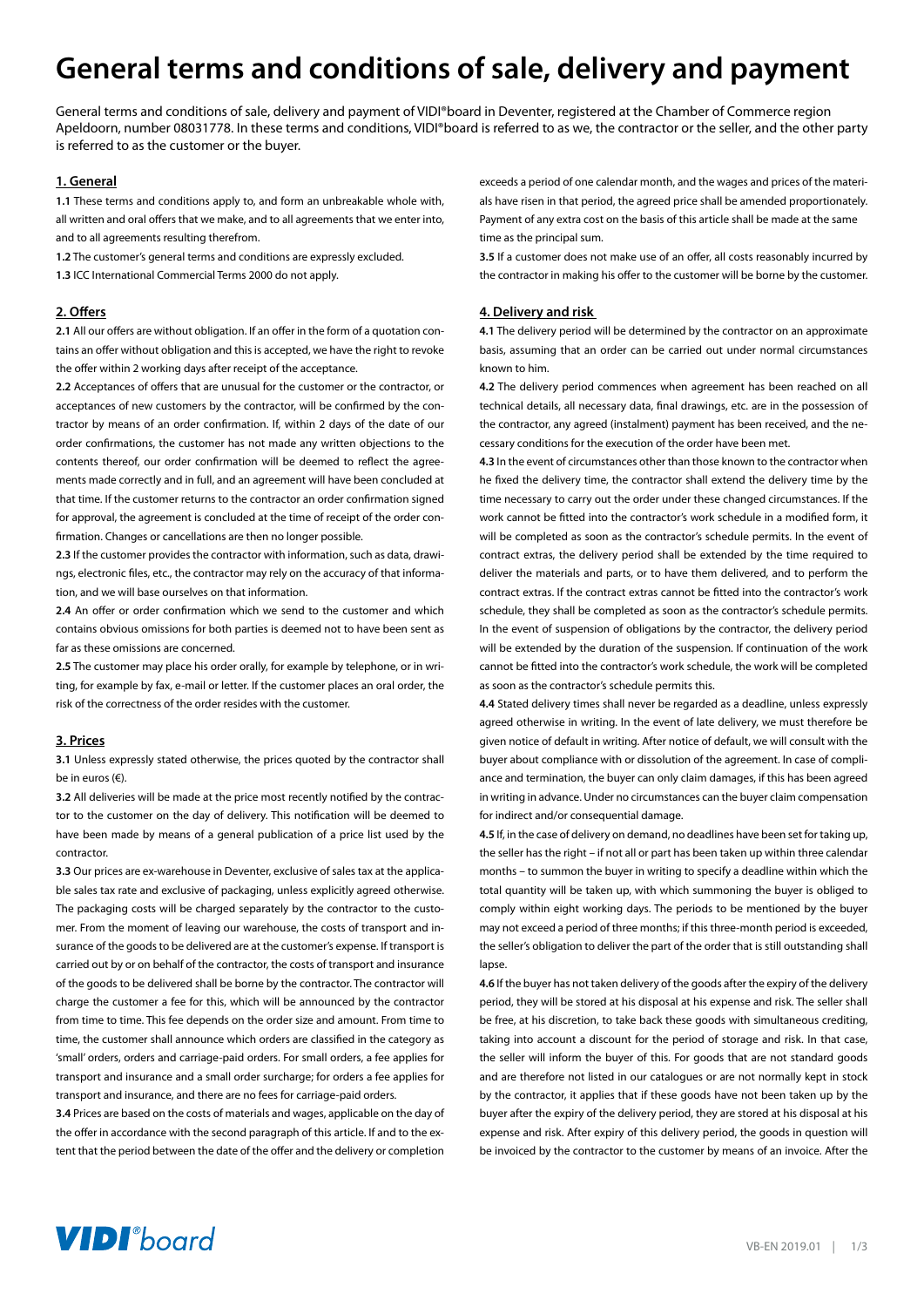expiry of a period of thirty (30) calendar days from the date of the invoice, the contractor is entitled to dispose of the goods not collected by the customer, at the customer's expense. The contractor shall charge these costs to the customer by means of an invoice.

**4.7** The customer can only derive rights from advice and information provided by the contractor, if such advice and information relate directly to an order with an ensuing delivery.

**4.8** The risk of using materials prescribed by the customer, as well as the risk of functional applicability of (parts of) goods ordered by the customer, resides with the customer.

**4.9** The customer is responsible for the drawings and calculations he has made and the information he has drawn up, as well as for the consistency between them. In addition, the customer shall indemnify the contractor against claims and demands from third parties in respect of drawings, calculations, samples, models, constructions, etc. provided by the customer to the contractor.

**4.10** The customer has the right to examine materials, samples and models (or have them examined) at his own risk and expense. The costs and risk of such an examination, including but not limited to the risk of loss of time, shall be borne entirely and exclusively by the customer. If the customer wishes to make use of the possibility to examine, he must notify the contractor of this at the time the order in question is given. If the customer does not inform the contractor in good time that he wishes to carry out an examination, the contractor will only be under an obligation to make an effort to enable an examination to be carried out.

## **5. Transfer of risk**

**5.1** The risk of goods to be delivered by the contractor to the customer will pass to the customer at the moment that these goods leave the contractor's warehouse. **5.2** If the parties agree that goods will be transported by the contractor as part of an order, all risk in relation to these goods will be borne by the customer. In this context, transport includes storage, loading, transport and unloading. The customer is free to insure the goods during transport.

## **6. Impracticability of the order**

**6.1** If, after the conclusion of the agreement, we are unable to comply with it as a result of circumstances that were unknown to us at the time of concluding the agreement, we shall be entitled to demand that the content of the agreement be changed in such a way as to ensure that performance remains possible.

**6.2** We also have the right to suspend the fulfilment of our obligation and we shall not be in default if – as a result of a change in circumstances that could not reasonably have been foreseen at the time of the conclusion of the agreement and are beyond our control – we are temporarily prevented from fulfilling our obligations.

**6.3** The circumstances referred to in paragraph 2 of this article shall also include weather, earthquakes, non-compliance by our suppliers or their subcontractors with their obligations to us, as well as fire, strikes, roadblocks or work stoppages or the (partial) loss of the materials and tools to be processed, import or trade bans.

**6.4** The right to suspend does not exist if performance is permanently impossible, or if the temporary impossibility has lasted for more than six (6) calendar months. In that case, the agreement between the parties will be terminated, without either party being entitled to compensation for the damage suffered or to be suffered as a result of the termination.

**6.5** If we have partially fulfilled our obligation, we shall be entitled to a proportional part of the agreed price on the basis of the work already carried out and the costs already incurred.

#### **7. Returns**

Unless agreed otherwise, delivered and accepted goods will not be taken back.

#### **8. Acceptance and complaints**

**8.1** For determining type, size, quality, method of execution, etc., only the provisions in our latest valid catalog are decisive.

**8.2** The customer can no longer invoke a defect in the performance if he has not protested to us in writing within five (5) working days after delivery of an item, immediately after discovery of the defect or at the moment that he should reasonably have discovered the defect.

**8.3** Any complaint about an invoice must be submitted in writing within five (5) working days of receipt of the invoice.

**8.4** Visible defects must be identified immediately upon delivery by means of an indication on the consignment note. If no mention is made on the consignment note, any claim on the grounds of any visible defect shall lapse.

**8.5** The customer loses all rights and powers that were available to him on the grounds of defects or omissions, if he has not complained within the aforementioned periods, and/or has given us the opportunity to repair the defects.

**8.6** Any right to make other complaints lapses as soon as the goods have been processed or resold.

#### **9. Quality**

**9.1** Unless explicitly stated otherwise at the time of the sale, normal quality will be delivered and, with regard to dimensions, volumes, weights and quantities per commercial unit, normal business practice will be regarded as agreed upon. **9.2** In the case of offers and/or delivery according to the sample, the sample will

only be used to determine the cross-sectional size. The possibility of (minor) color differences and differences in appearance, such as the degree of gloss, must be taken into account within the same batch, especially in the case of repeat orders. **9.3** In case VIDI®board will have to manufacture the sold product especially for the buyer, or have it manufactured by a third party, the agreement must approve any oversized or undersized product.

**9.4** Notices by or on behalf of the contractor regarding the quality, composition, handling in the broadest sense of the word, application possibilities, properties, etc. of the goods, are not binding on the contractor, unless explicitly made in writing in the form of a warranty.

# **10. Liability**

**10.1** We are only liable for damage suffered by the customer that is the direct and exclusive result of us remaining imputably in default, with the understanding that only damage for which we are insured, or reasonably should have been insured in view of the practices applicable in the sector, is eligible for compensation. The damage to be compensated by us will never amount to more than the invoice value of the goods delivered by the contractor to the customer.

**10.2** Trading loss (operational breakdown, loss of income, etc.) due to any cause whatsoever shall not be eligible for compensation. The customer must arrange insurance against such damage, if so desired.

**10.3** If we have provided instructions for use or application instructions on the packaging of the product, or have sent them separately, this only means that the manner of application, according to our experience and investigations, is generally the most correct one. The customer is still, however, obliged to assess the results empirically.

**10.4** We are not liable for damage caused by intent or gross negligence on the part of auxiliary persons engaged by us.

**10.5** The customer shall indemnify us against any claim by third parties for damages against us in respect of the use of drawings, etc. sent by us to the customer.

## **11. Warranty**

**11.1** The contractor guarantees the proper execution of the delivered goods for a period of six (6) months after delivery.

**11.2** Should it become apparent that the delivered goods contain defects and are